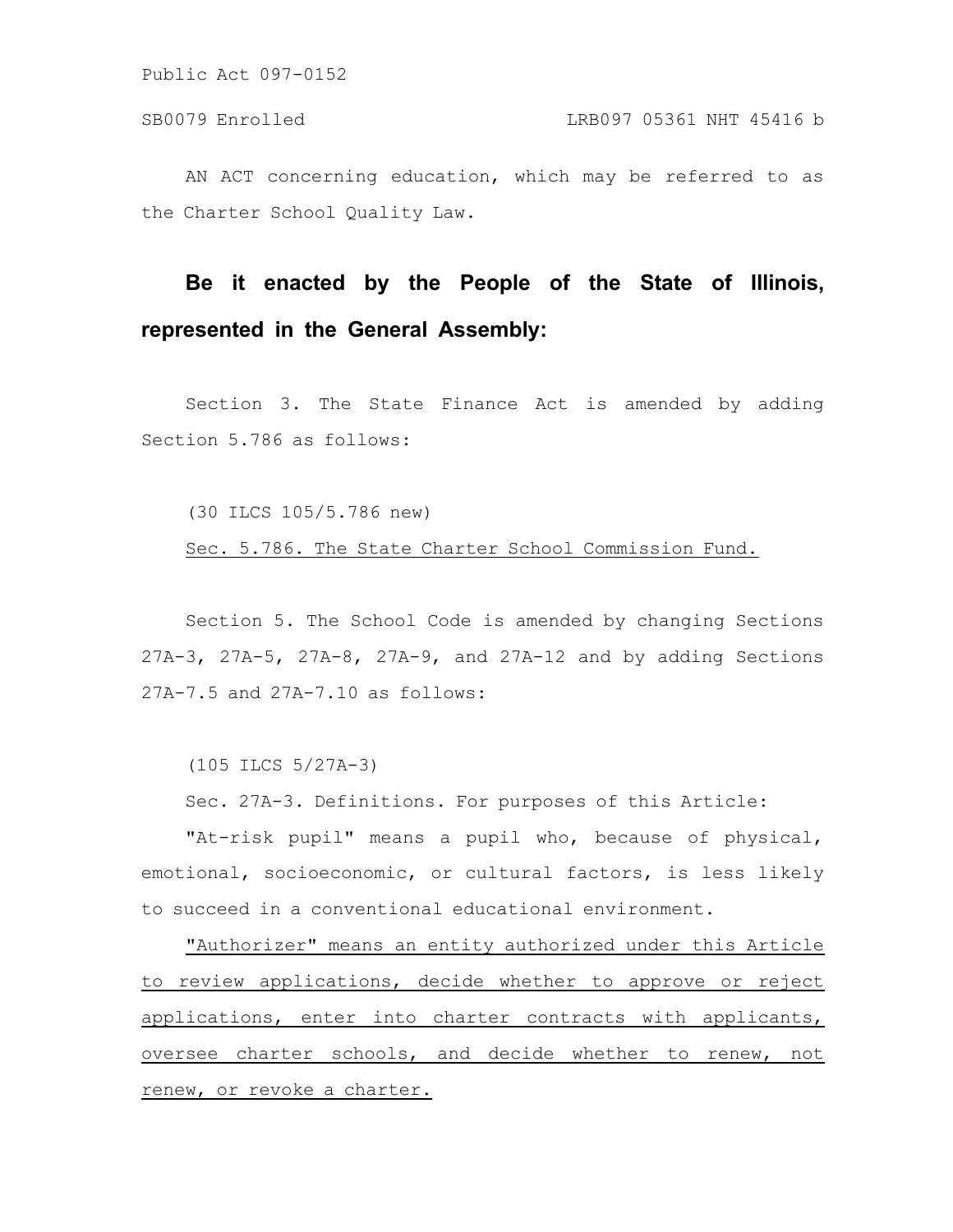#### SB0079 Enrolled LRB097 05361 NHT 45416 b

"Commission" means the State Charter School Commission established under Section 27A-7.5 of this Code.

"Local school board" means the duly elected or appointed school board or board of education of a public school district, including special charter districts and school districts located in cities having a population of more than 500,000, organized under the laws of this State.

"State Board" means the State Board of Education. (Source: P.A. 89-450, eff. 4-10-96.)

(105 ILCS 5/27A-5)

Sec. 27A-5. Charter school; legal entity; requirements.

(a) A charter school shall be a public, nonsectarian, nonreligious, non-home based, and non-profit school. A charter school shall be organized and operated as a nonprofit corporation or other discrete, legal, nonprofit entity authorized under the laws of the State of Illinois.

(b) A charter school may be established under this Article by creating a new school or by converting an existing public school or attendance center to charter school status. Beginning on the effective date of this amendatory Act of the 93rd General Assembly, in all new applications submitted to the State Board or a local school board to establish a charter school in a city having a population exceeding 500,000, operation of the charter school shall be limited to one campus. The changes made to this Section by this amendatory Act of the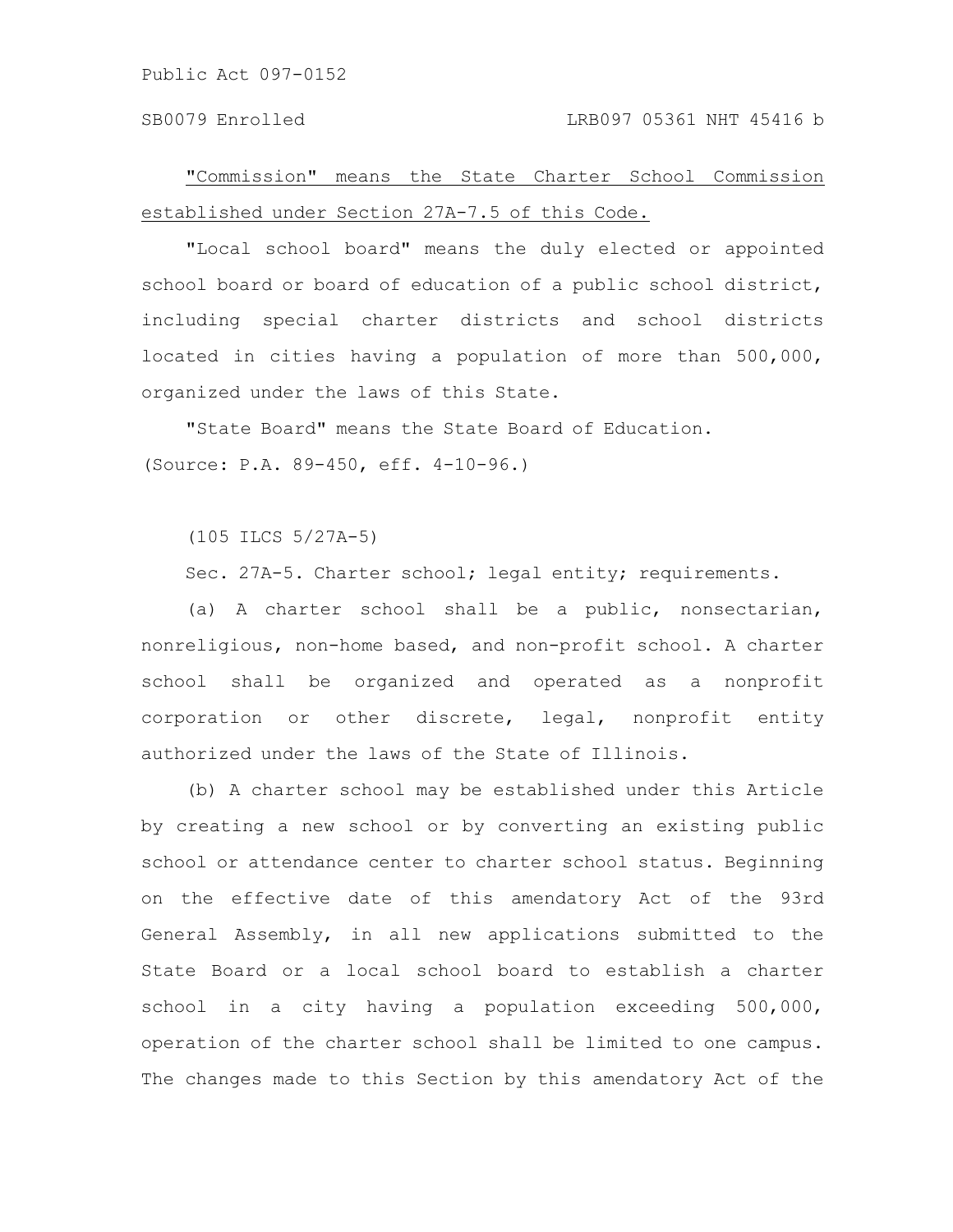93rd General Assembly do not apply to charter schools existing or approved on or before the effective date of this amendatory Act.

(c) A charter school shall be administered and governed by its board of directors or other governing body in the manner provided in its charter. The governing body of a charter school shall be subject to the Freedom of Information Act and the Open Meetings Act.

(d) A charter school shall comply with all applicable health and safety requirements applicable to public schools under the laws of the State of Illinois.

(e) Except as otherwise provided in the School Code, a charter school shall not charge tuition; provided that a charter school may charge reasonable fees for textbooks, instructional materials, and student activities.

(f) A charter school shall be responsible for the management and operation of its fiscal affairs including, but not limited to, the preparation of its budget. An audit of each charter school's finances shall be conducted annually by an outside, independent contractor retained by the charter school. Annually, by December 1, every charter school must submit to the State Board a copy of its audit and a copy of the Form 990 the charter school filed that year with the federal Internal Revenue Service.

(g) A charter school shall comply with all provisions of this Article, the Illinois Educational Labor Relations Act, and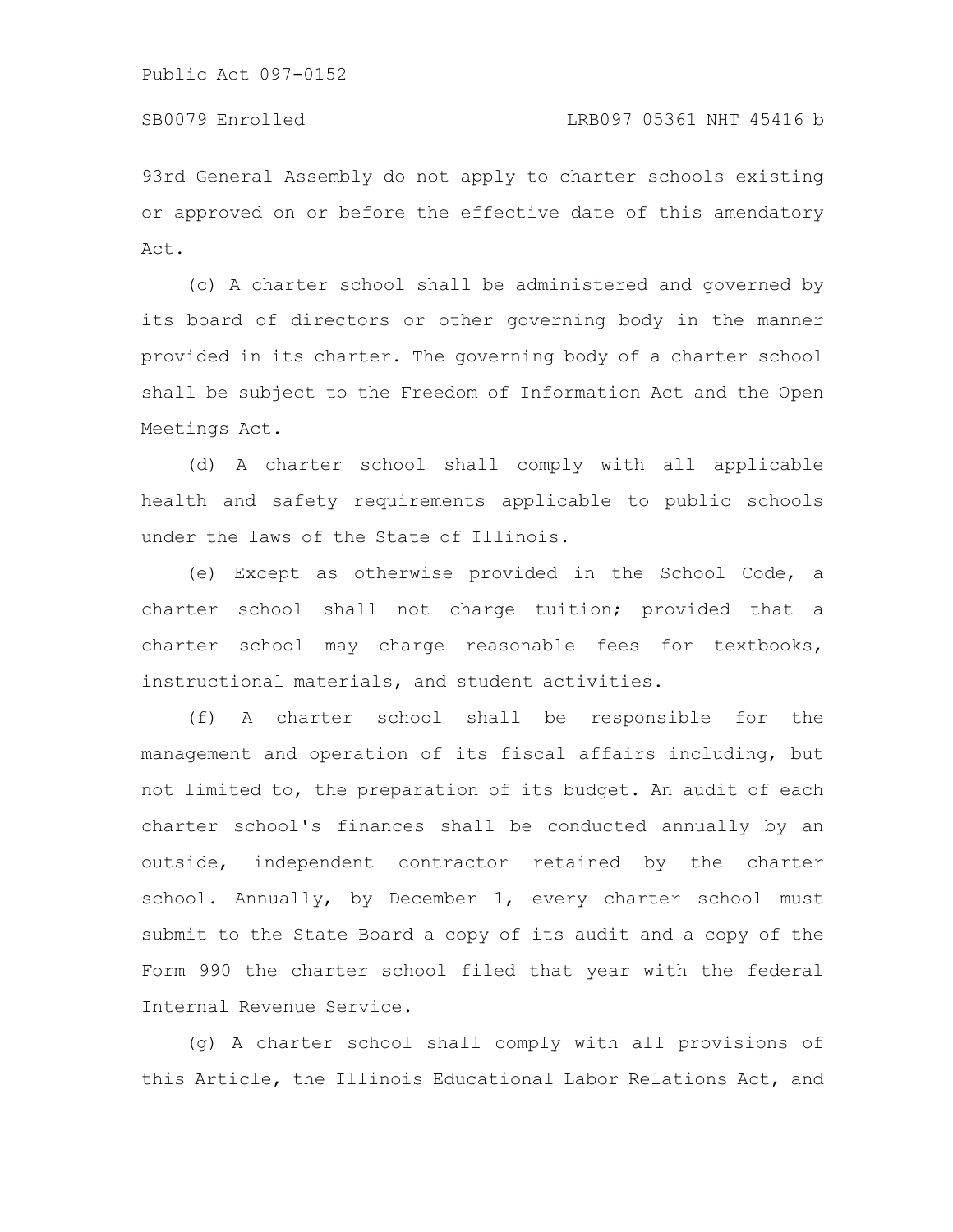its charter. A charter school is exempt from all other State laws and regulations in the School Code governing public schools and local school board policies, except the following:

(1) Sections 10-21.9 and 34-18.5 of the School Code regarding criminal history records checks and checks of the Statewide Sex Offender Database and Statewide Child Murderer and Violent Offender Against Youth Database of applicants for employment;

(2) Sections 24-24 and 34-84A of the School Code regarding discipline of students;

(3) The Local Governmental and Governmental Employees Tort Immunity Act;

(4) Section 108.75 of the General Not For Profit Corporation Act of 1986 regarding indemnification of officers, directors, employees, and agents;

(5) The Abused and Neglected Child Reporting Act;

(6) The Illinois School Student Records Act;

(7) Section 10-17a of the School Code regarding school report cards; and

(8) The P-20 Longitudinal Education Data System Act.

The change made by Public Act 96-104 to this subsection (g) is declaratory of existing law.

(h) A charter school may negotiate and contract with a school district, the governing body of a State college or university or public community college, or any other public or for-profit or nonprofit private entity for: (i) the use of a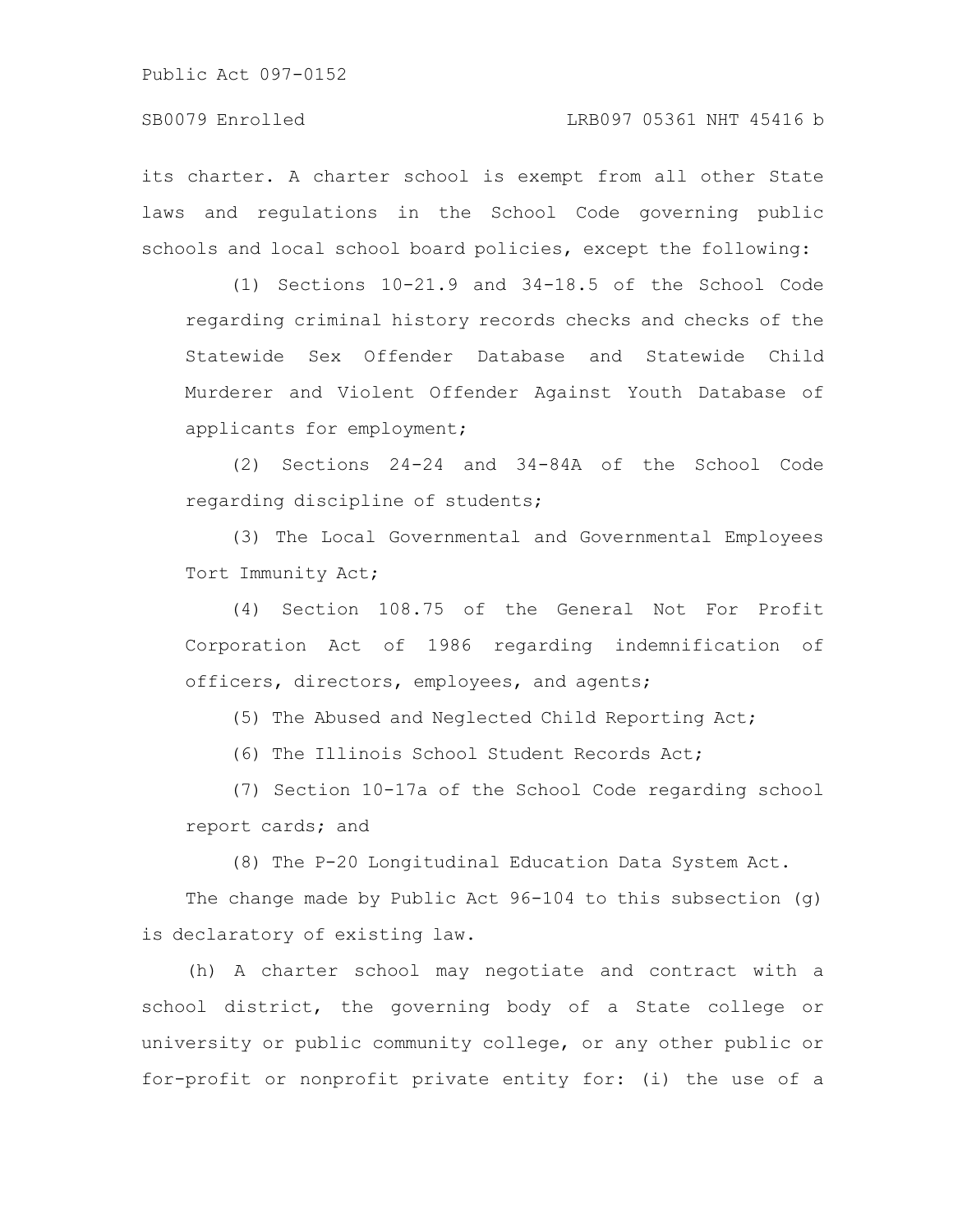#### SB0079 Enrolled LRB097 05361 NHT 45416 b

school building and grounds or any other real property or facilities that the charter school desires to use or convert for use as a charter school site, (ii) the operation and maintenance thereof, and (iii) the provision of any service, activity, or undertaking that the charter school is required to perform in order to carry out the terms of its charter. However, a charter school that is established on or after the effective date of this amendatory Act of the 93rd General Assembly and that operates in a city having a population exceeding 500,000 may not contract with a for-profit entity to manage or operate the school during the period that commences on the effective date of this amendatory Act of the 93rd General Assembly and concludes at the end of the 2004-2005 school year. Except as provided in subsection (i) of this Section, a school district may charge a charter school reasonable rent for the use of the district's buildings, grounds, and facilities. Any services for which a charter school contracts with a school district shall be provided by the district at cost. Any services for which a charter school contracts with a local school board or with the governing body of a State college or university or public community college shall be provided by the public entity at cost.

(i) In no event shall a charter school that is established by converting an existing school or attendance center to charter school status be required to pay rent for space that is deemed available, as negotiated and provided in the charter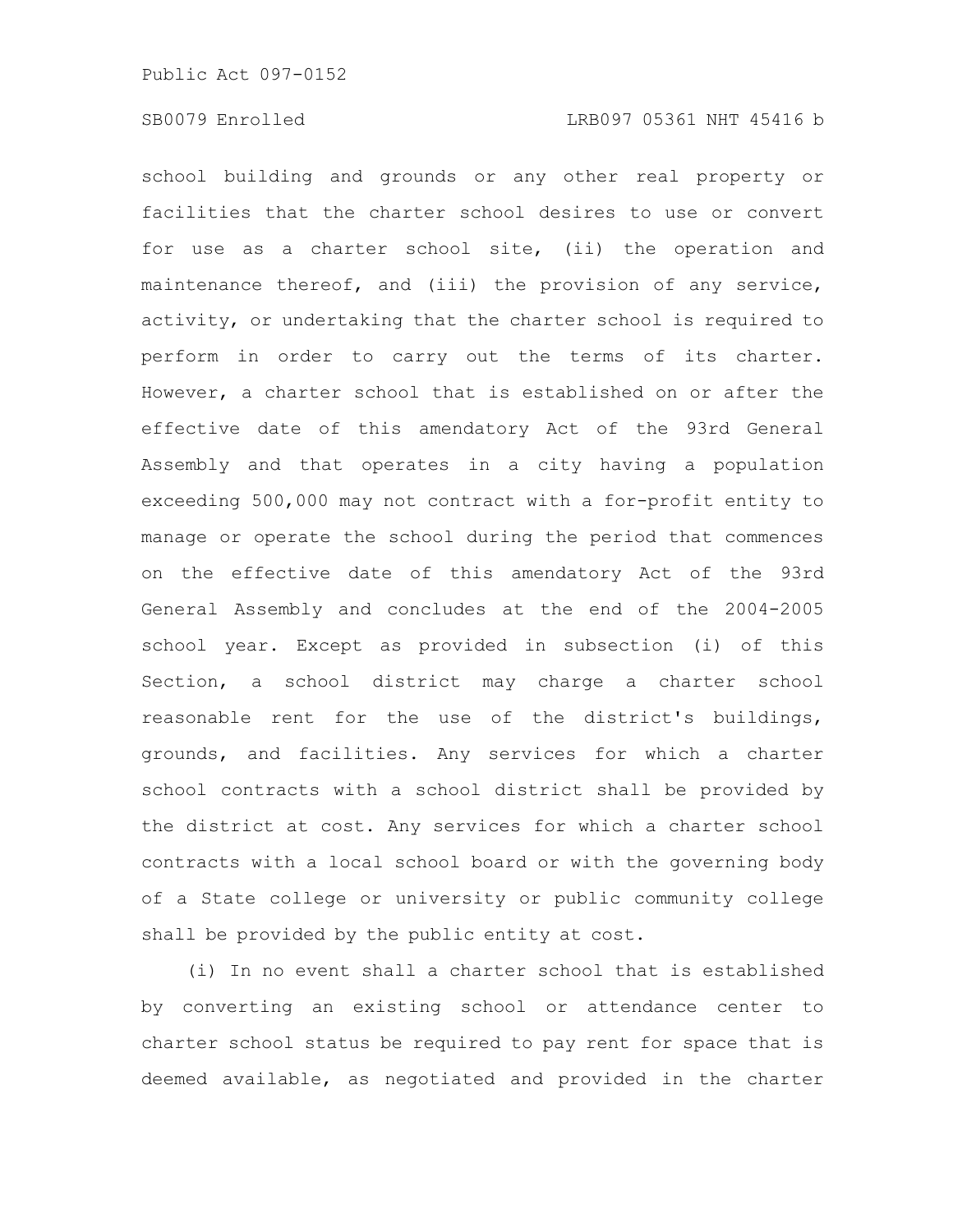### SB0079 Enrolled LRB097 05361 NHT 45416 b

agreement, in school district facilities. However, all other costs for the operation and maintenance of school district facilities that are used by the charter school shall be subject to negotiation between the charter school and the local school board and shall be set forth in the charter.

(j) A charter school may limit student enrollment by age or grade level.

(k) If the charter school is approved by the Commission, then the Commission charter school is its own local education agency. (Source: P.A. 96-104, eff. 1-1-10; 96-105, eff. 7-30-09;

96-107, eff. 7-30-09; 96-734, eff. 8-25-09; 96-1000, eff.  $7 - 2 - 10.$ 

(105 ILCS 5/27A-7.5 new)

Sec. 27A-7.5. State Charter School Commission.

(a) A State Charter School Commission is established as an independent State agency with statewide chartering jurisdiction and authority.

(b) The Commission is responsible for authorizing high-quality charter schools throughout this State, particularly schools designed to expand opportunities for at-risk students, consistent with the purposes of this Article.

(c) The Commission shall consist of 9 members, appointed by the State Board. The State Board shall make these appointments from a slate of candidates proposed by the Governor, within 60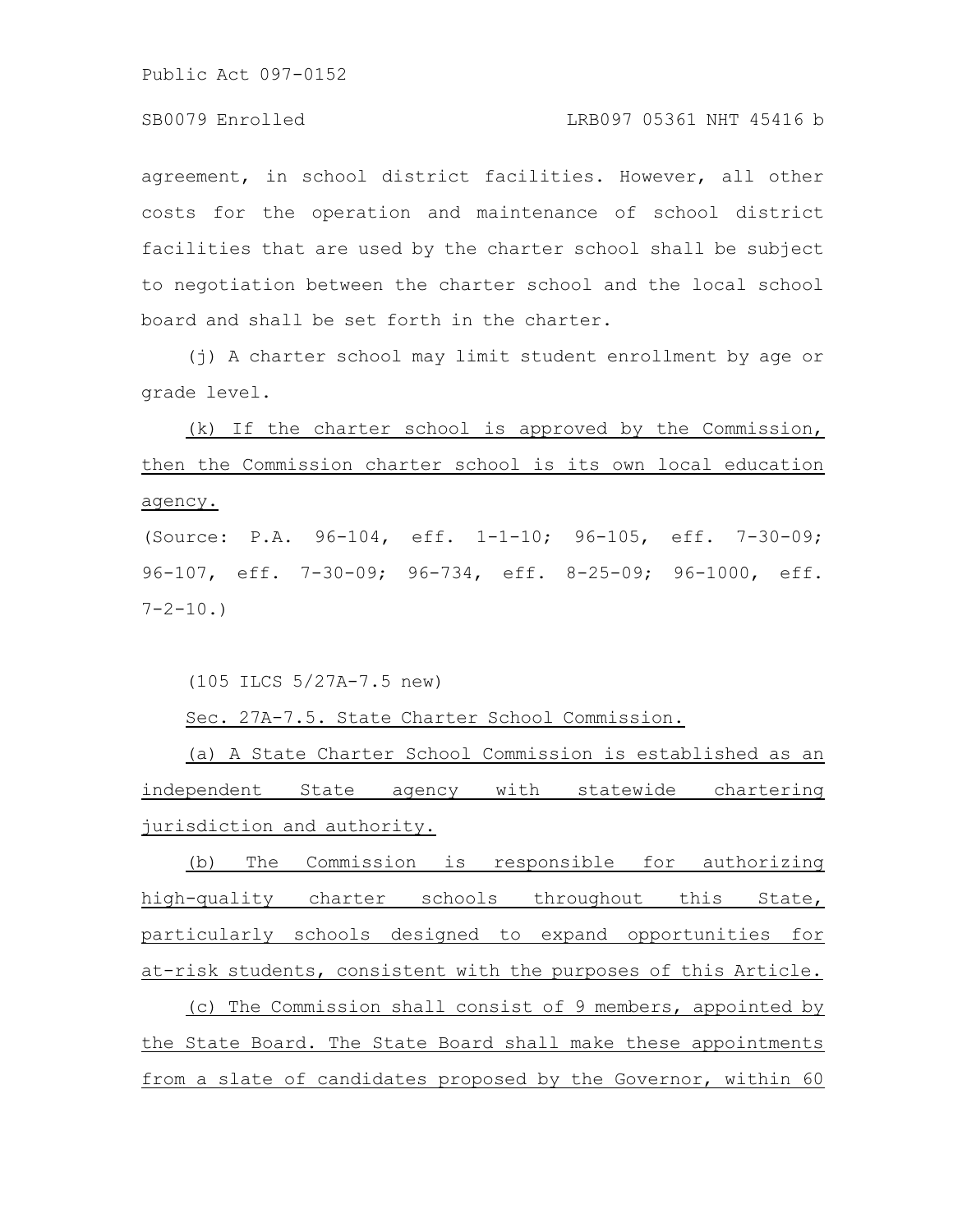days after the effective date of this amendatory Act of the 97th General Assembly with respect to the initial Commission members. In making the appointments, the State Board shall ensure statewide geographic diversity among Commission members. The Governor shall propose a slate of candidates to the State Board within 60 days after the effective date of this amendatory Act of the 97th General Assembly and 60 days prior to the expiration of the term of a member thereafter. If the Governor fails to timely propose a slate of candidates according to the provisions of this subsection (c), then the State Board may appoint the member or members of the Commission.

(d) Members appointed to the Commission shall collectively possess strong experience and expertise in public and nonprofit governance, management and finance, public school leadership, higher education, assessments, curriculum and instruction, and public education law. All members of the Commission shall have demonstrated understanding of and a commitment to public education, including without limitation charter schooling. At least 3 members must have past experience with urban charter schools.

(e) To establish staggered terms of office, the initial term of office for 3 Commission members shall be 4 years and thereafter shall be 4 years; the initial term of office for another 3 members shall be 3 years and thereafter shall be 4 years; and the initial term of office for the remaining 3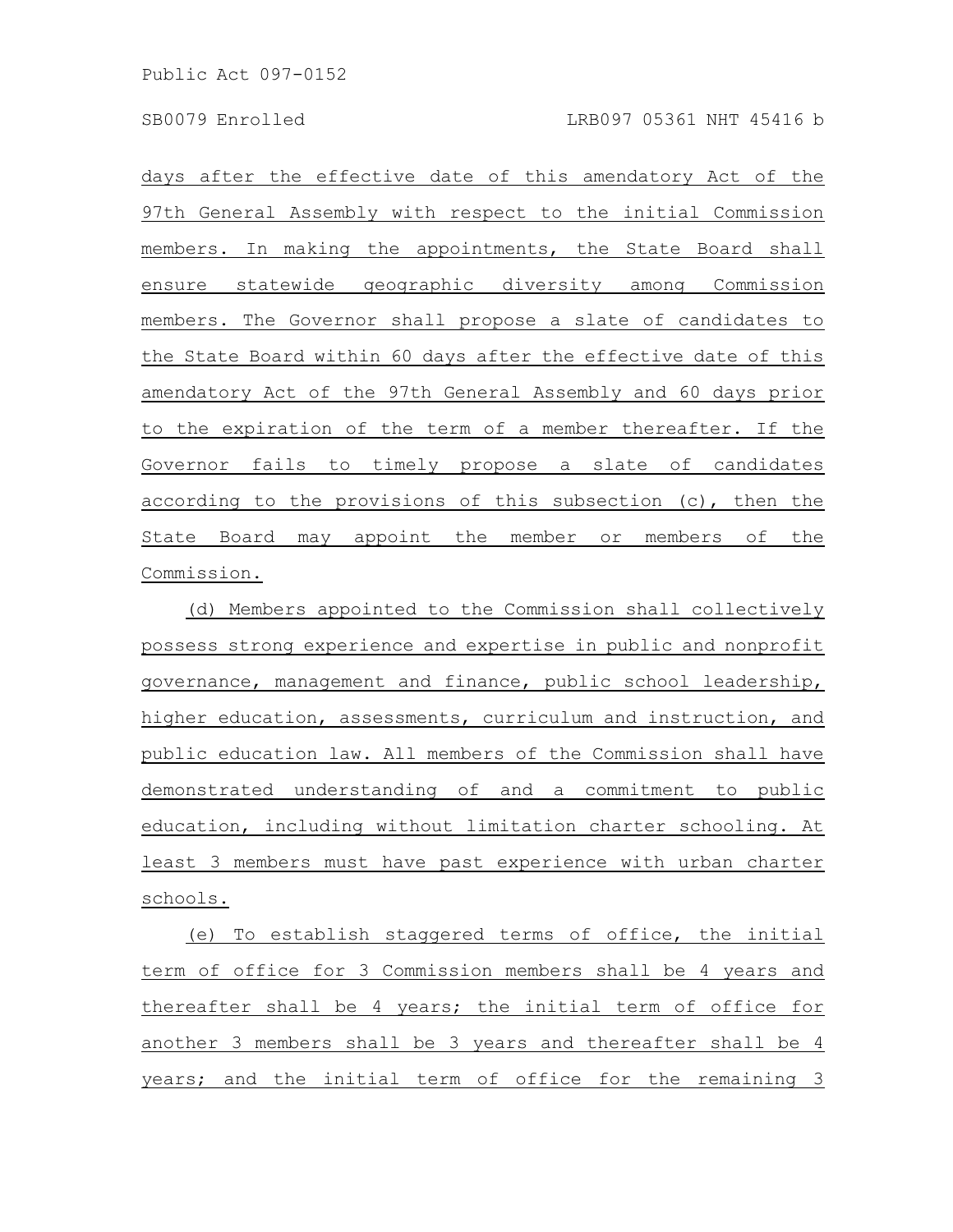members shall be 2 years and thereafter shall be 4 years. The initial appointments must be made no later than October 1, 2011.

(f) Whenever a vacancy on the Commission exists, the State Board shall appoint a member for the remaining portion of the term.

(g) Subject to the State Officials and Employees Ethics Act, the Commission is authorized to receive and expend gifts, grants, and donations of any kind from any public or private entity to carry out the purposes of this Article, subject to the terms and conditions under which they are given, provided that all such terms and conditions are permissible under law. Funds received under this subsection (g) must be deposited into the State Charter School Commission Fund.

The State Charter School Commission Fund is created as a special fund in the State treasury. All money in the Fund shall be used, subject to appropriation, by the Commission for operational and administrative costs of the Commission.

(h) The Commission shall operate with dedicated resources and staff qualified to execute the day-to-day responsibilities of charter school authorizing in accordance with this Article.

(i) Every 2 years, the Commission shall provide to the State Board and local school boards a report on best practices in charter school authorizing, including without limitation evaluating applications, oversight of charters, and renewal of charter schools.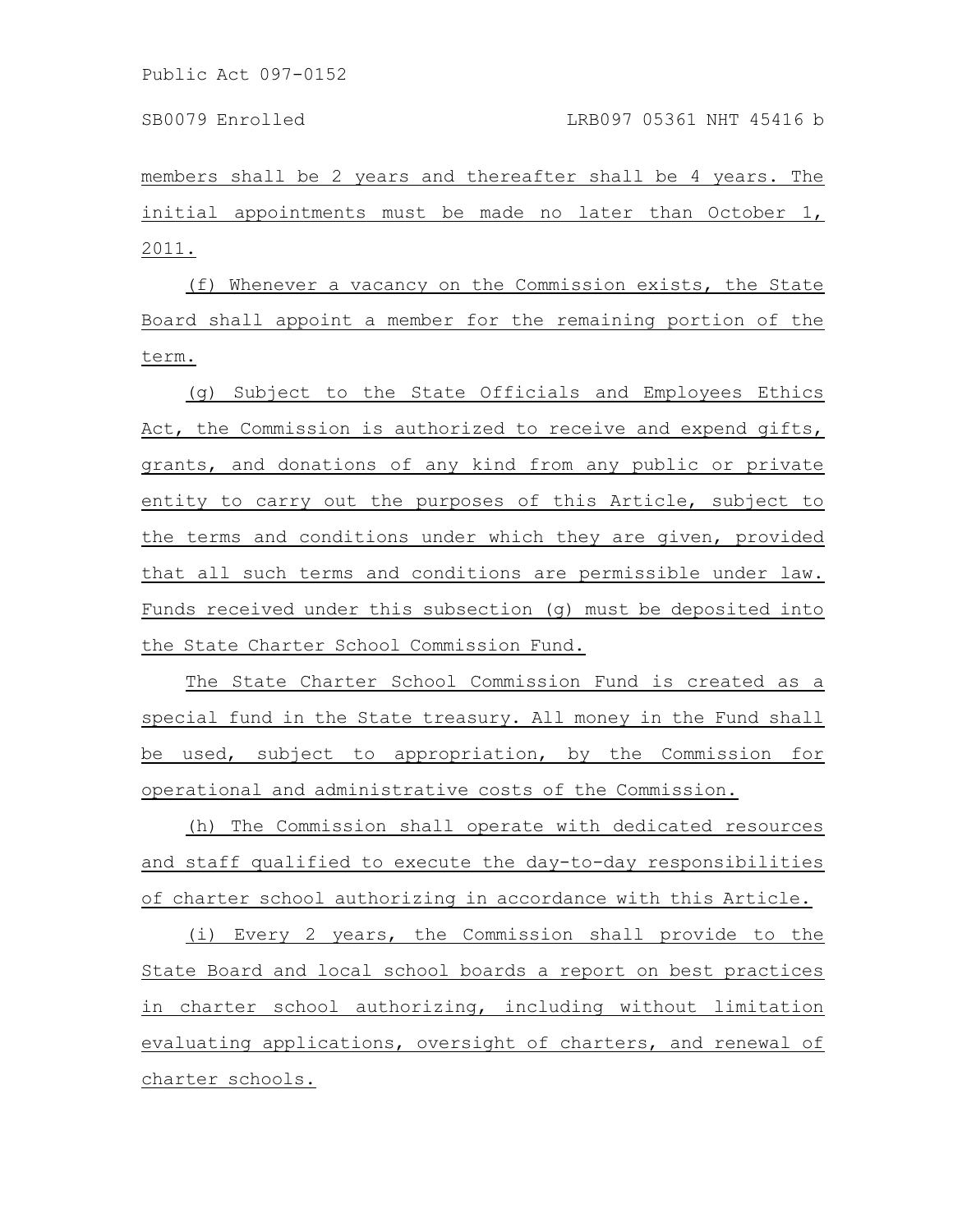(j) The Commission may charge a charter school that it authorizes a fee, not to exceed 3% of the revenue provided to the school, to cover the cost of undertaking the ongoing administrative responsibilities of the eligible chartering authority with respect to the school. This fee must be deposited into the State Charter School Commission Fund.

(k) Any charter school authorized by the State Board prior to this amendatory Act of the 97th General Assembly shall have its authorization transferred to the Commission upon a vote of the State Board, which shall then become the school's authorizer for all purposes under this Article. However, in no case shall such transfer take place later than July 1, 2012. At this time, all of the powers, duties, assets, liabilities, contracts, property, records, and pending business of the State Board as the school's authorizer must be transferred to the Commission. Any charter school authorized by a local school board or boards may seek transfer of authorization to the Commission during its current term only with the approval of the local school board or boards. At the end of its charter term, a charter school authorized by a local school board or boards must reapply to the board or boards before it may apply for authorization to the Commission under the terms of this amendatory Act of the 97th General Assembly.

On the effective date of this amendatory Act of the 97th General Assembly, all rules of the State Board applicable to matters falling within the responsibility of the Commission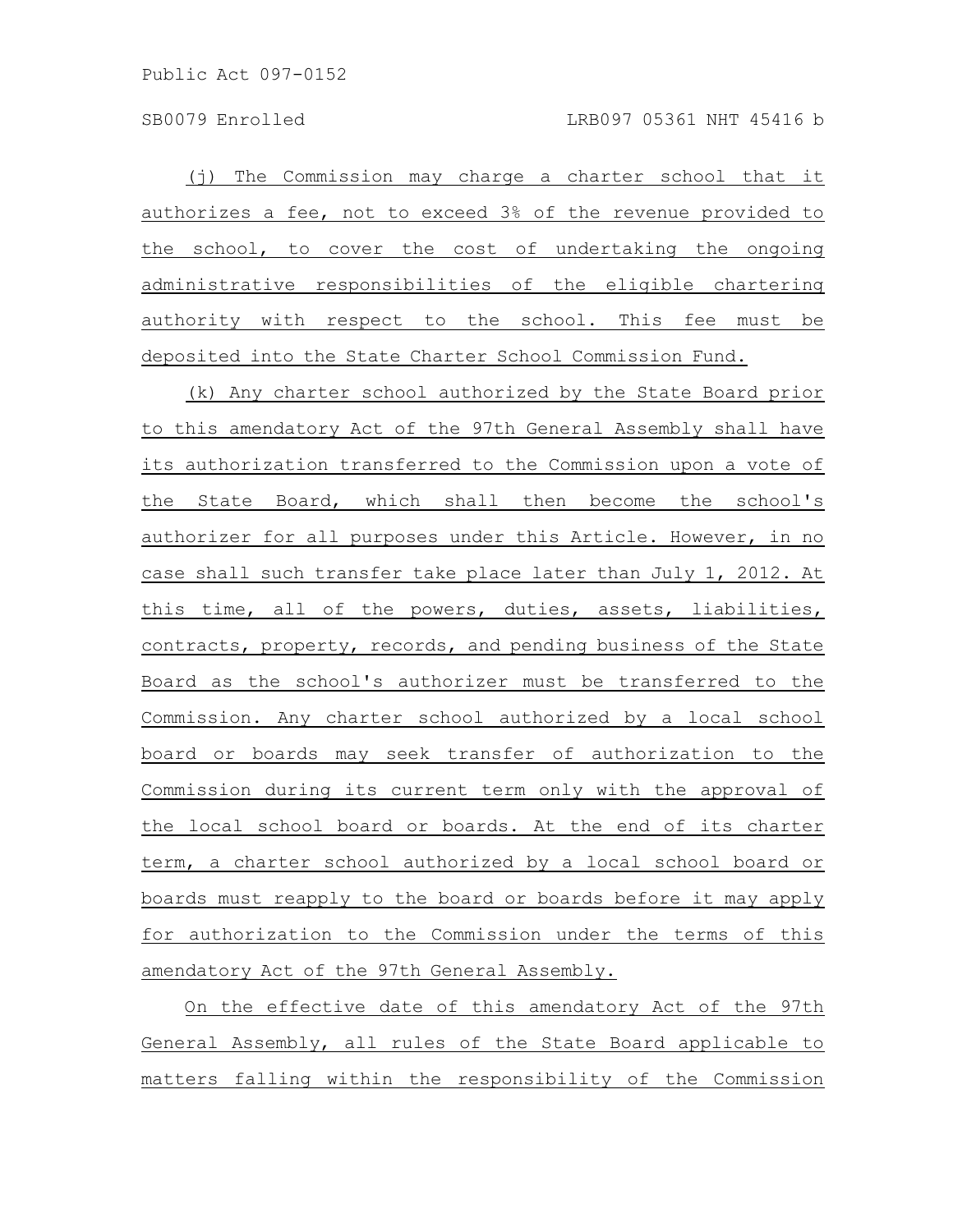shall be applicable to the actions of the Commission. The Commission shall thereafter have the authority to propose to the State Board modifications to all rules applicable to matters falling within the responsibility of the Commission. The State Board shall retain rulemaking authority for the Commission, but shall work jointly with the Commission on any proposed modifications. Upon recommendation of proposed rule modifications by the Commission and pursuant to the Illinois Administrative Procedure Act, the State Board shall consider such changes within the intent of this amendatory Act of the 97th General Assembly and grant any and all changes consistent with that intent.

(l) The Commission shall have the responsibility to consider appeals under this Article immediately upon appointment of the initial members of the Commission under subsection (c) of this Section. Appeals pending at the time of initial appointment shall be determined by the Commission; the Commission may extend the time for review as necessary for thorough review, but in no case shall the extension exceed the time that would have been available had the appeal been submitted to the Commission on the date of appointment of its initial members. In any appeal filed with the Commission under this Article, both the applicant and the school district in which the charter school plans to locate shall have the right to request a hearing before the Commission. If more than one entity requests a hearing, then the Commission may hold only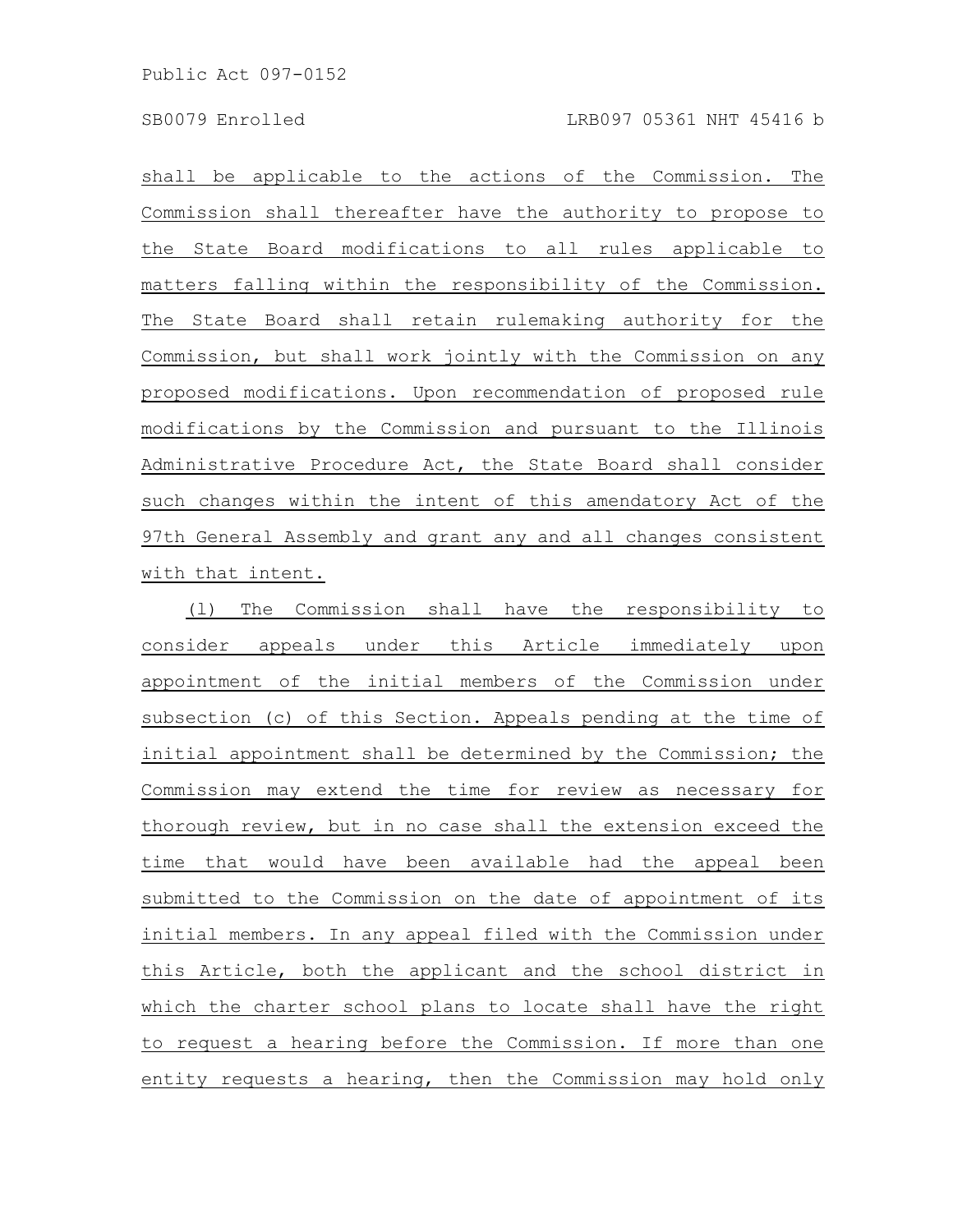one hearing, wherein the applicant and the school district shall have an equal opportunity to present their respective positions.

(105 ILCS 5/27A-7.10 new)

Sec. 27A-7.10. Authorizer powers and duties; immunity; principles and standards.

(a) Authorizers are responsible for executing, in accordance with this Article, all of the following powers and duties:

(1) Soliciting and evaluating charter applications.

(2) Approving quality charter applications that meet identified educational needs and promote a diversity of educational choices.

(3) Declining to approve weak or inadequate charter applications.

(4) Negotiating and executing sound charter contracts with each approved charter school.

(5) Monitoring, in accordance with charter contract terms, the performance and legal compliance of charter schools.

(6) Determining whether each charter contract merits renewal, nonrenewal, or revocation.

(b) An authorizing entity may delegate its duties to officers, employees, and contractors.

(c) Regulation by authorizers is limited to the powers and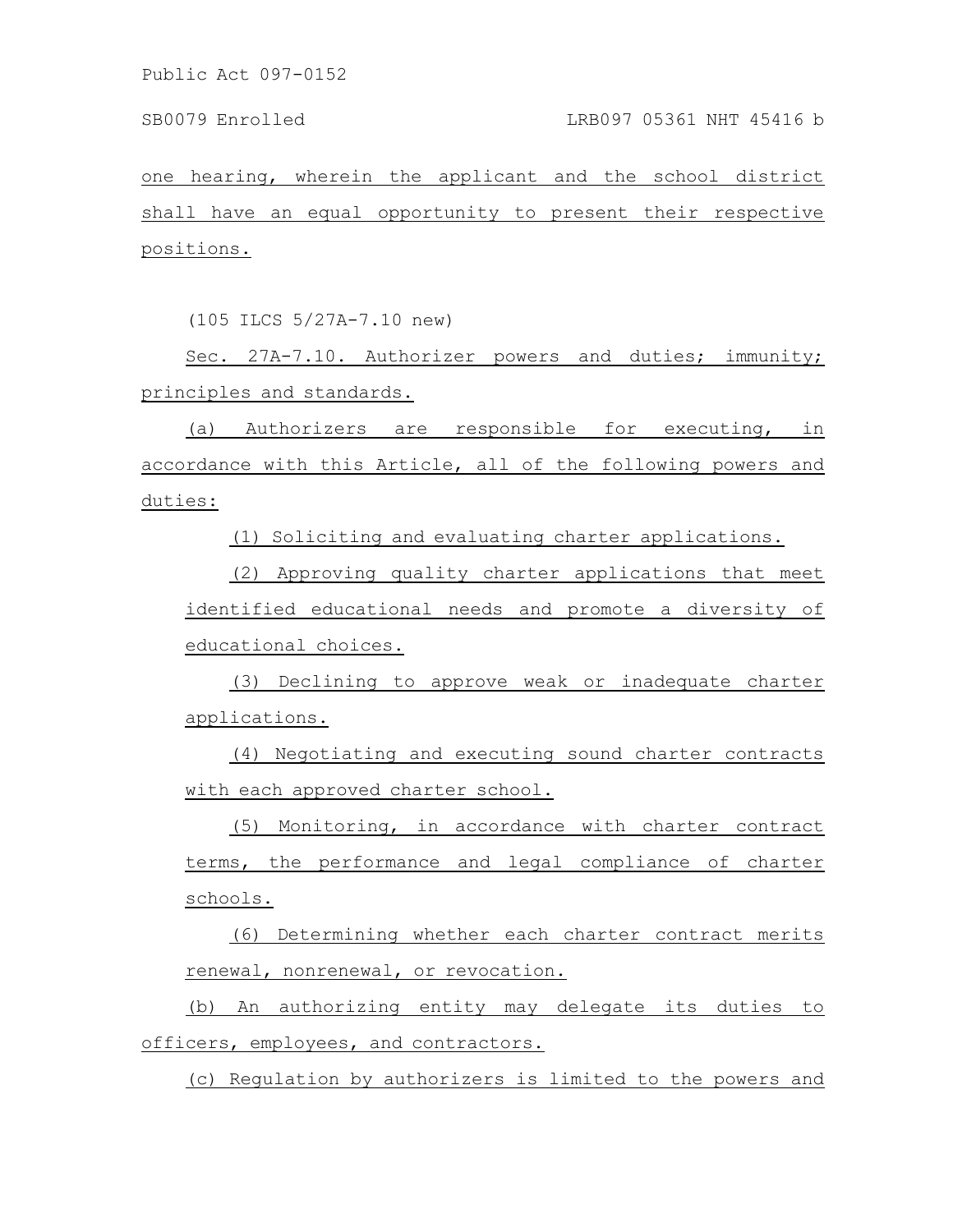duties set forth in subsection (a) of this Section and must be consistent with the spirit and intent of this Article.

(d) An authorizing entity, members of the local school board, or the Commission, in their official capacity, and employees of an authorizer are immune from civil and criminal liability with respect to all activities related to a charter school that they authorize, except for willful or wanton misconduct.

(e) The Commission and all local school boards that have a charter school operating are required to develop and maintain chartering policies and practices consistent with recognized principles and standards for quality charter authorizing in all major areas of authorizing responsibility, including all of the following:

(1) Organizational capacity and infrastructure.

(2) Soliciting and evaluating charter applications.

(3) Performance contracting.

(4) Ongoing charter school oversight and evaluation.

(5) Charter renewal decision-making.

Authorizers shall carry out all their duties under this Article in a manner consistent with nationally recognized principles and standards and with the spirit and intent of this Article.

(105 ILCS 5/27A-8) Sec. 27A-8. Evaluation of charter proposals.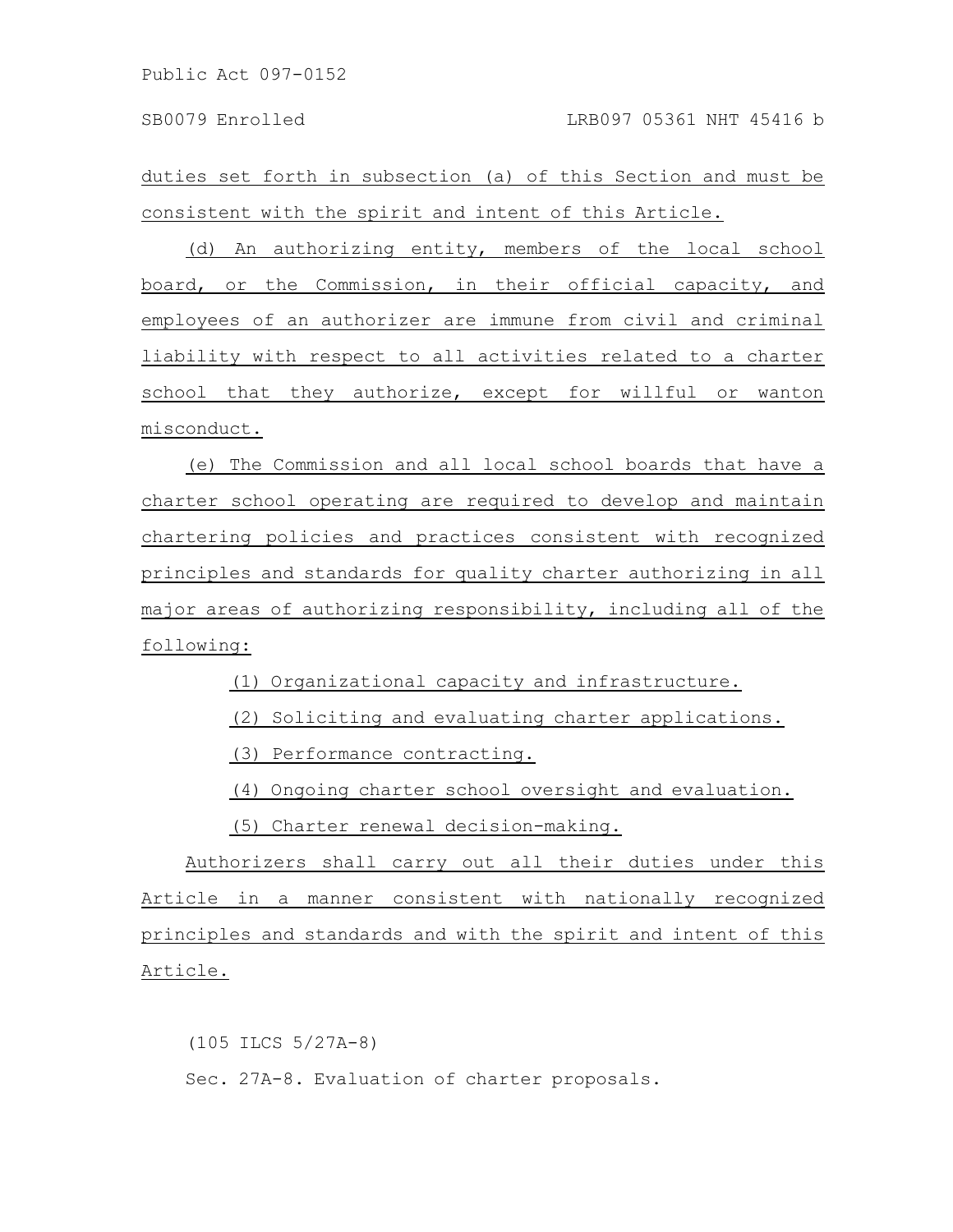(a) This Section does not apply to a charter school established by referendum under Section 27A-6.5. In evaluating any charter school proposal submitted to it, the local school board and the Commission shall give preference to proposals that:

(1) demonstrate a high level of local pupil, parental, community, business, and school personnel support;

(2) set rigorous levels of expected pupil achievement and demonstrate feasible plans for attaining those levels of achievement; and

(3) are designed to enroll and serve a substantial proportion of at-risk children; provided that nothing in the Charter Schools Law shall be construed as intended to limit the establishment of charter schools to those that serve a substantial portion of at-risk children or to in any manner restrict, limit, or discourage the establishment of charter schools that enroll and serve other pupil populations under a nonexclusive, nondiscriminatory admissions policy.

(b) In the case of a proposal to establish a charter school by converting an existing public school or attendance center to charter school status, evidence that the proposed formation of the charter school has received majority support from certified teachers and from parents and guardians in the school or attendance center affected by the proposed charter, and, if applicable, from a local school council, shall be demonstrated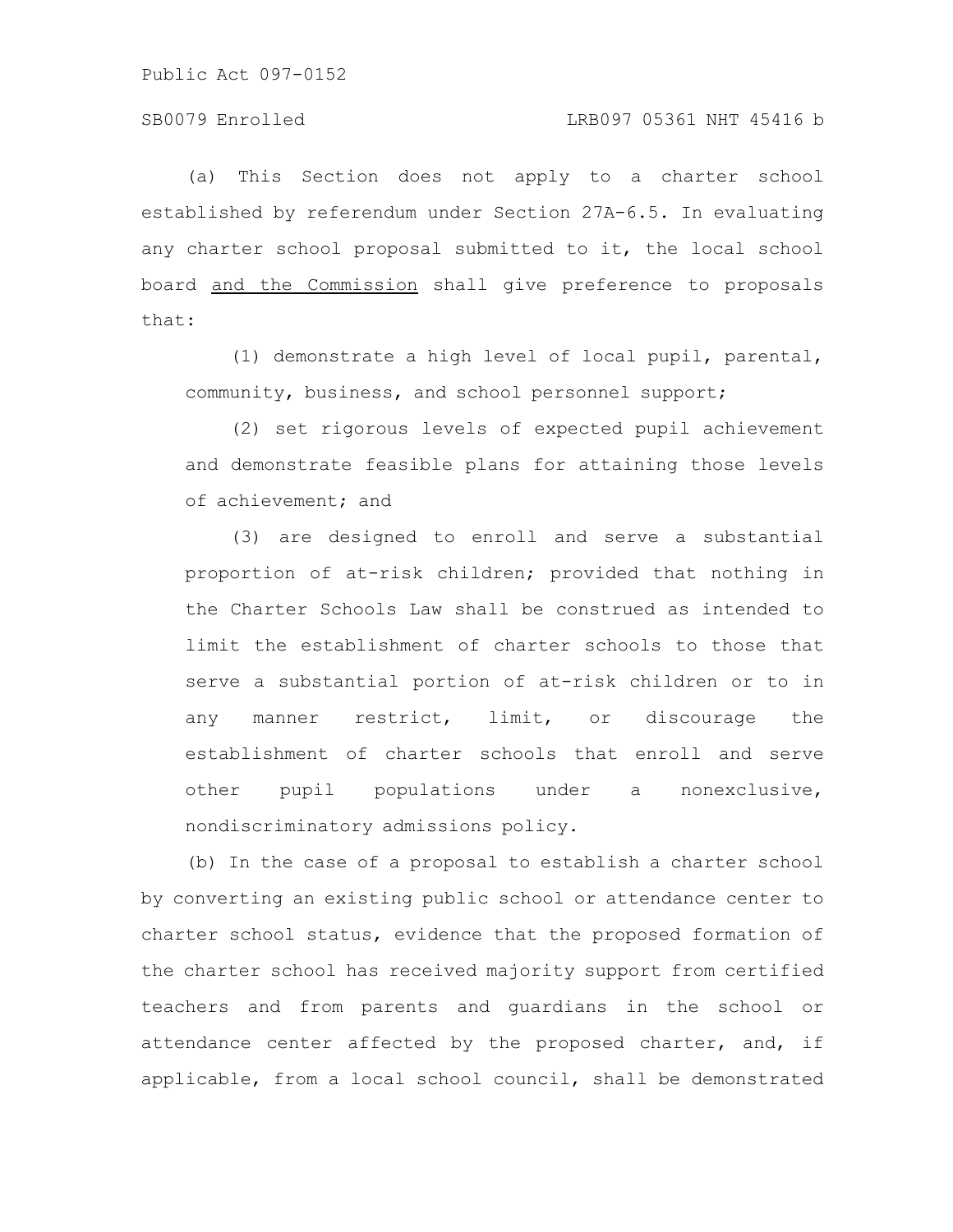### SB0079 Enrolled LRB097 05361 NHT 45416 b

by a petition in support of the charter school signed by certified teachers and a petition in support of the charter school signed by parents and guardians and, if applicable, by a vote of the local school council held at a public meeting. In the case of all other proposals to establish a charter school, evidence of sufficient support to fill the number of pupil seats set forth in the proposal may be demonstrated by a petition in support of the charter school signed by parents and guardians of students eligible to attend the charter school. In all cases, the individuals, organizations, or entities who initiate the proposal to establish a charter school may elect, in lieu of including any petition referred to in this subsection as a part of the proposal submitted to the local school board, to demonstrate that the charter school has received the support referred to in this subsection by other evidence and information presented at the public meeting that the local school board is required to convene under this Section.

(c) Within 45 days of receipt of a charter school proposal, the local school board shall convene a public meeting to obtain information to assist the board in its decision to grant or deny the charter school proposal. A local school board may develop its own process for receiving charter school proposals on an annual basis that follows the same timeframes as set forth in this Article. Only after the local school board process is followed may a charter school applicant appeal to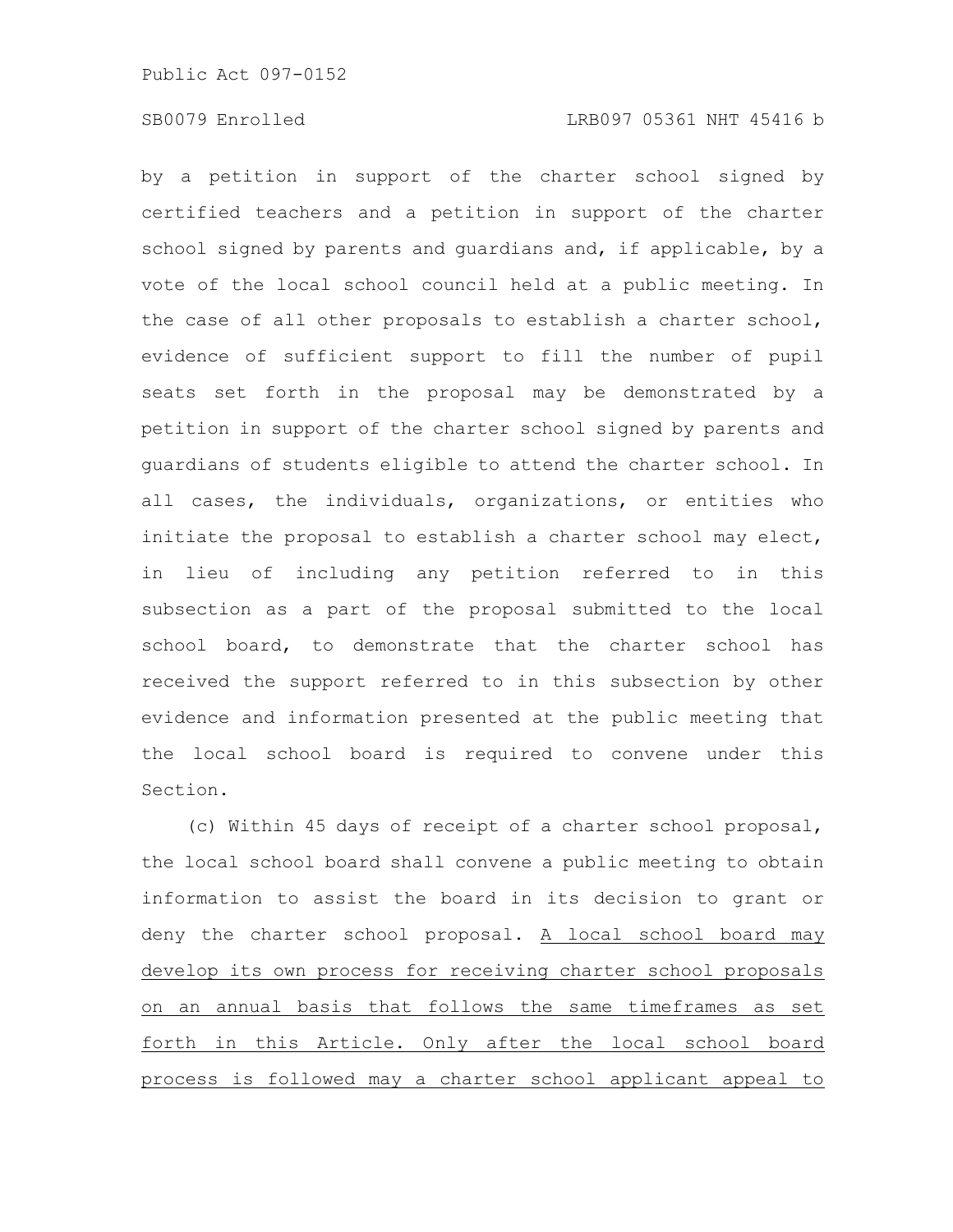# the Commission.

(d) Notice of the public meeting required by this Section shall be published in a community newspaper published in the school district in which the proposed charter is located and, if there is no such newspaper, then in a newspaper published in the county and having circulation in the school district. The notices shall be published not more than 10 days nor less than 5 days before the meeting and shall state that information regarding a charter school proposal will be heard at the meeting. Copies of the notice shall also be posted at appropriate locations in the school or attendance center proposed to be established as a charter school, the public schools in the school district, and the local school board office. If 45 days pass without the local school board holding a public meeting, then the charter applicant may submit the proposal to the Commission, where it must be addressed in accordance with the provisions set forth in subsection (g) of this Section.

(e) Within 30 days of the public meeting, the local school board shall vote, in a public meeting, to either grant or deny the charter school proposal. If the local school board has not voted in a public meeting within 30 days after the public meeting, then the charter applicant may submit the proposal to the Commission, where it must be addressed in accordance with the provisions set forth in subsection (g) of this Section.

(f) Within 7 days of the public meeting required under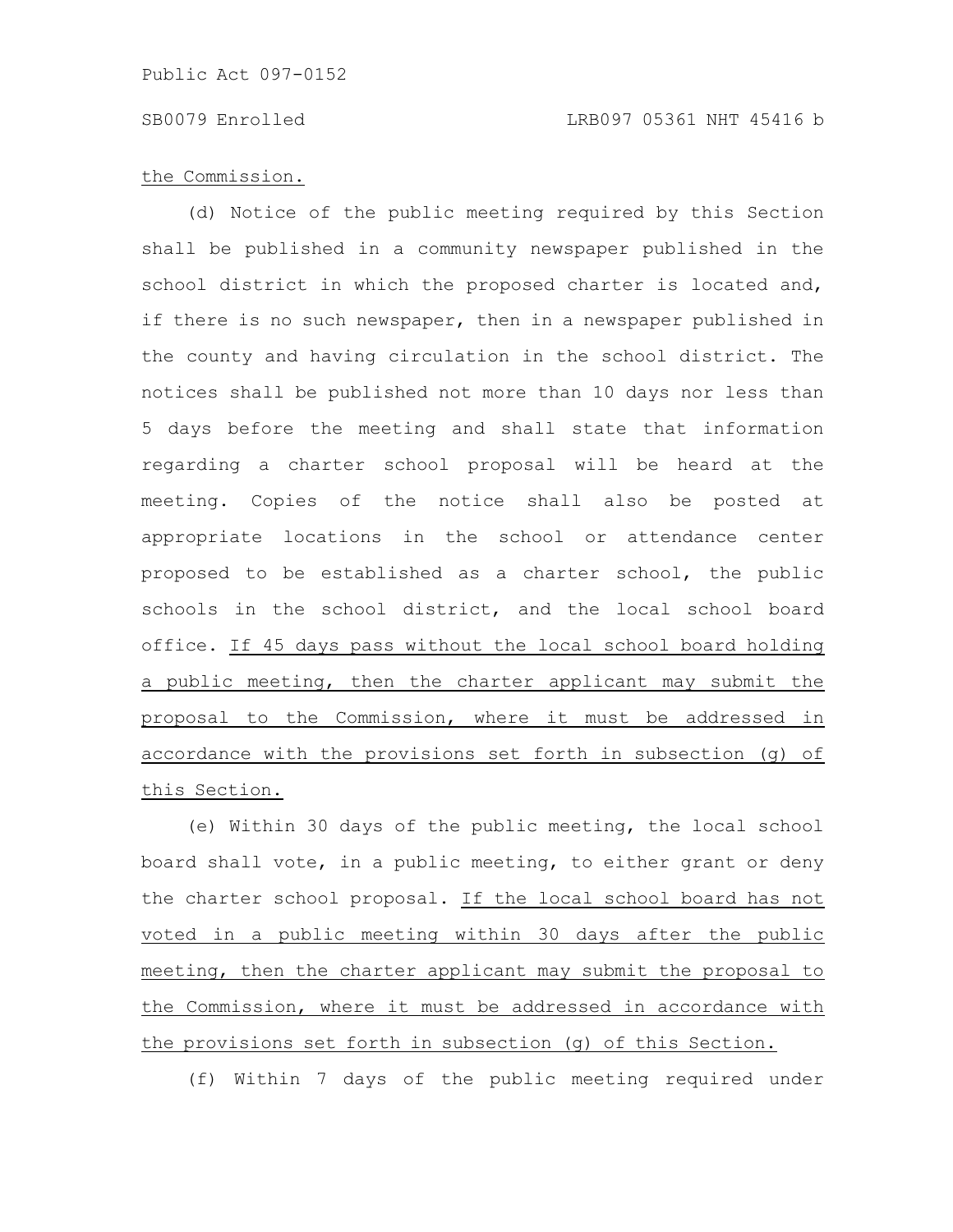# SB0079 Enrolled LRB097 05361 NHT 45416 b

subsection (e) of this Section, the local school board shall file a report with the State Board granting or denying the proposal. If the local school board has approved the proposal, within Within 30 days of receipt of the local school board's report, the State Board shall determine whether the approved charter proposal is consistent with the provisions of this Article and, if the approved proposal complies, certify the proposal pursuant to Section 27A-6; provided that for any charter proposal submitted to the State Board within one year after July 30, 2009 (the effective date of Public Act 96 105), the State Board shall have 60 days from receipt to determine such consistency and certify the proposal.

(g) If the local school board votes to deny the proposal, then the charter school applicant has 30 days from the date of that vote to submit an appeal to the Commission. In such instances or in those instances referenced in subsections (d) and (e) of this Section, the Commission shall follow the same process and be subject to the same timelines for review as the local school board.

(h) The Commission may reverse a local school board's decision to deny a charter school proposal if the Commission finds that the proposal (i) is in compliance with this Article and (ii) is in the best interests of the students the charter school is designed to serve. Final decisions of the Commission are subject to judicial review under the Administrative Review Law.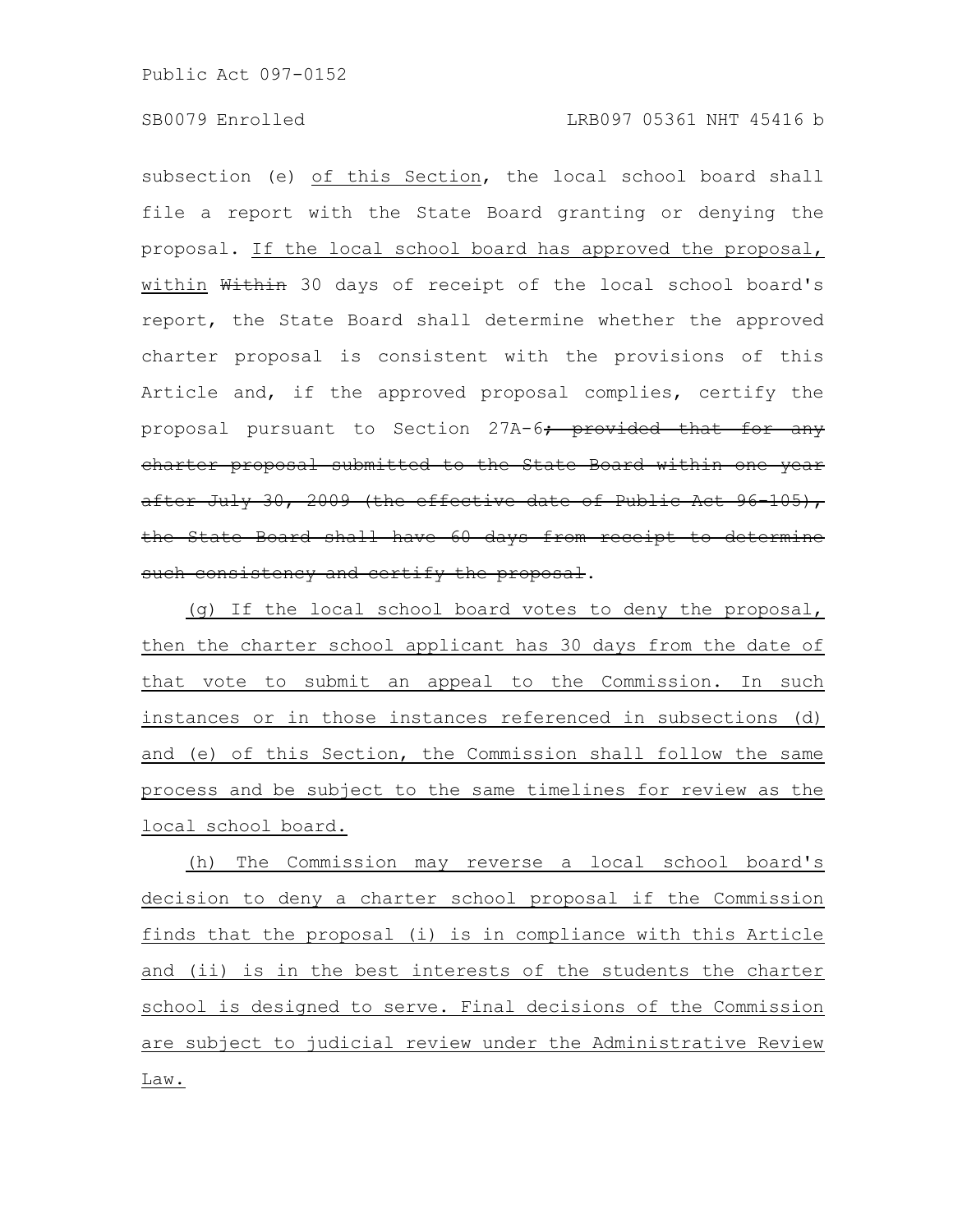SB0079 Enrolled LRB097 05361 NHT 45416 b

(i) In the case of a charter school proposed to be jointly authorized by 2 or more school districts, the local school boards may unanimously deny the charter school proposal with a statement that the local school boards are not opposed to the charter school, but that they yield to the Commission in light of the complexities of joint administration.

(Source: P.A. 96-105, eff. 7-30-09; 96-734, eff. 8-25-09; 96-1000, eff. 7-2-10.)

(105 ILCS 5/27A-9)

Sec. 27A-9. Term of charter; renewal.

(a) A charter may be granted for a period not less than 5 and not more than 10 school years. A charter may be renewed in incremental periods not to exceed 5 school years.

(b) A charter school renewal proposal submitted to the local school board or the Commission State Board, as the chartering entity, shall contain:

(1) A report on the progress of the charter school in achieving the goals, objectives, pupil performance standards, content standards, and other terms of the initial approved charter proposal; and

(2) A financial statement that discloses the costs of administration, instruction, and other spending categories for the charter school that is understandable to the general public and that will allow comparison of those costs to other schools or other comparable organizations,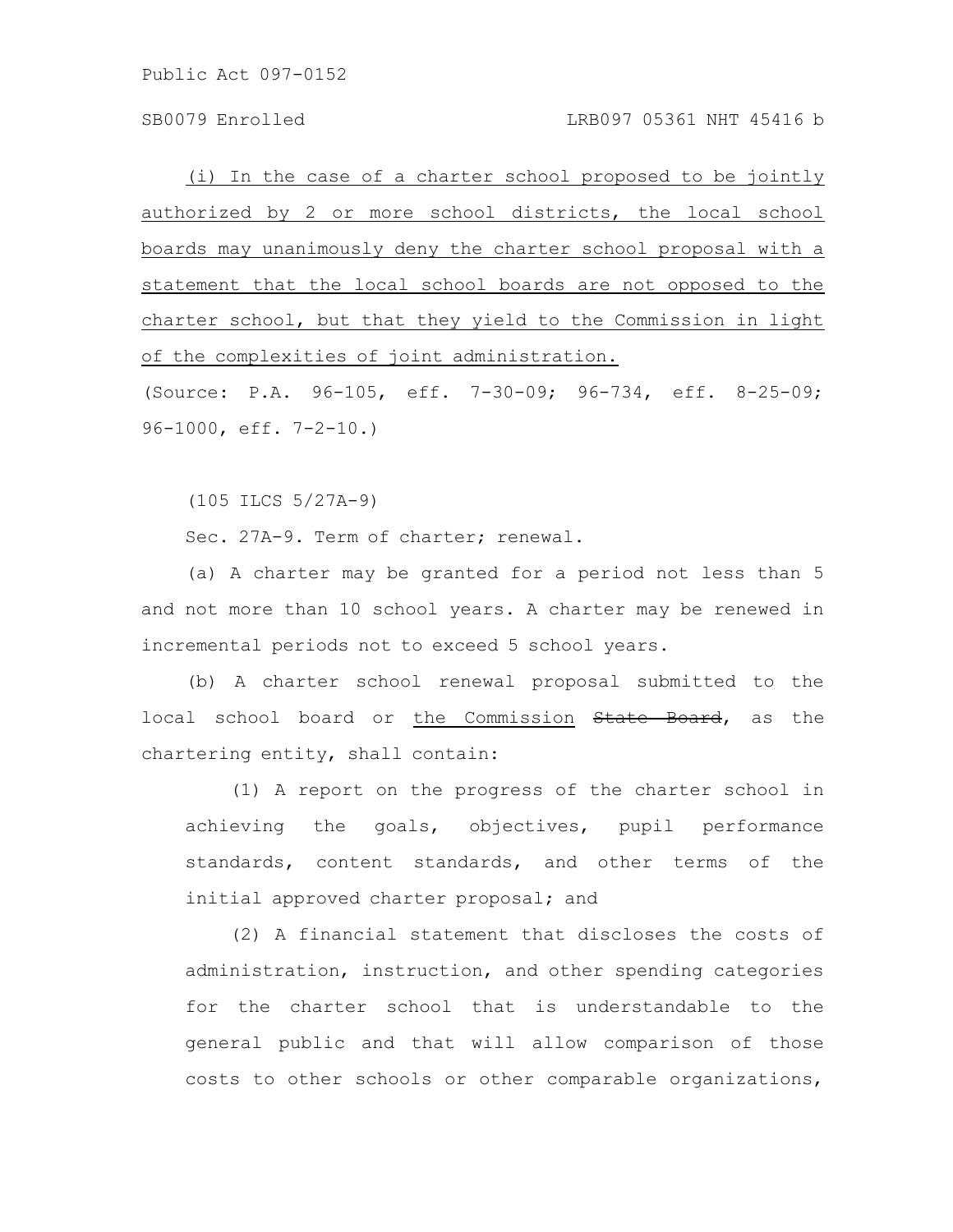in a format required by the State Board.

(c) A charter may be revoked or not renewed if the local school board or the Commission State Board, as the chartering entity, clearly demonstrates that the charter school did any of the following, or otherwise failed to comply with the requirements of this law:

(1) Committed a material violation of any of the conditions, standards, or procedures set forth in the charter.

(2) Failed to meet or make reasonable progress toward achievement of the content standards or pupil performance standards identified in the charter.

(3) Failed to meet generally accepted standards of fiscal management.

(4) Violated any provision of law from which the charter school was not exempted.

In the case of revocation, the local school board or the Commission State Board, as the chartering entity, shall notify the charter school in writing of the reason why the charter is subject to revocation. The charter school shall submit a written plan to the local school board or the Commission State Board, whichever is applicable, to rectify the problem. The plan shall include a timeline for implementation, which shall not exceed 2 years or the date of the charter's expiration, whichever is earlier. If the local school board or the Commission State Board, as the chartering entity, finds that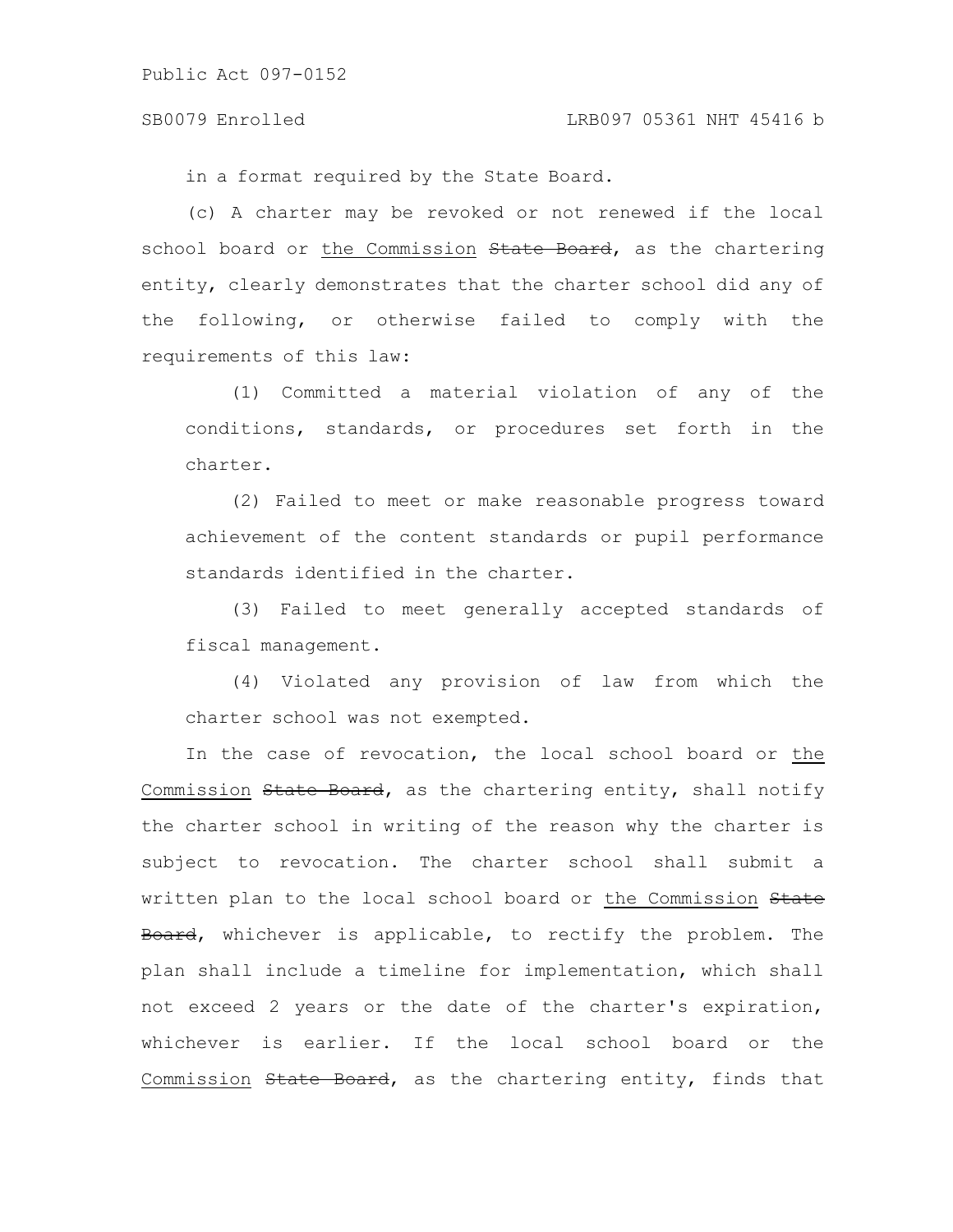#### SB0079 Enrolled LRB097 05361 NHT 45416 b

the charter school has failed to implement the plan of remediation and adhere to the timeline, then the chartering entity shall revoke the charter. Except in situations of an emergency where the health, safety, or education of the charter school's students is at risk, the revocation shall take place at the end of a school year. Nothing in this amendatory Act of the 96th General Assembly shall be construed to prohibit an implementation timetable that is less than 2 years in duration.

(d) (Blank).

(e) Notice of a local school board's decision to deny, revoke or not to renew a charter shall be provided to the Commission and the State Board. The Commission State Board may reverse a local board's decision if the Commission State Board finds that the charter school or charter school proposal (i) is in compliance with this Article, and (ii) is in the best interests of the students it is designed to serve. The State Board may condition the granting of an appeal on the acceptance by the charter school of funding in an amount less than that requested in the proposal submitted to the local school board. Final decisions of the Commission State Board shall be subject to judicial review under the Administrative Review Law.

(f) Notwithstanding other provisions of this Article, if the Commission State Board on appeal reverses a local board's decision or if a charter school is approved by referendum, the Commission State Board shall act as the authorized chartering entity for the charter school. The Commission State Board shall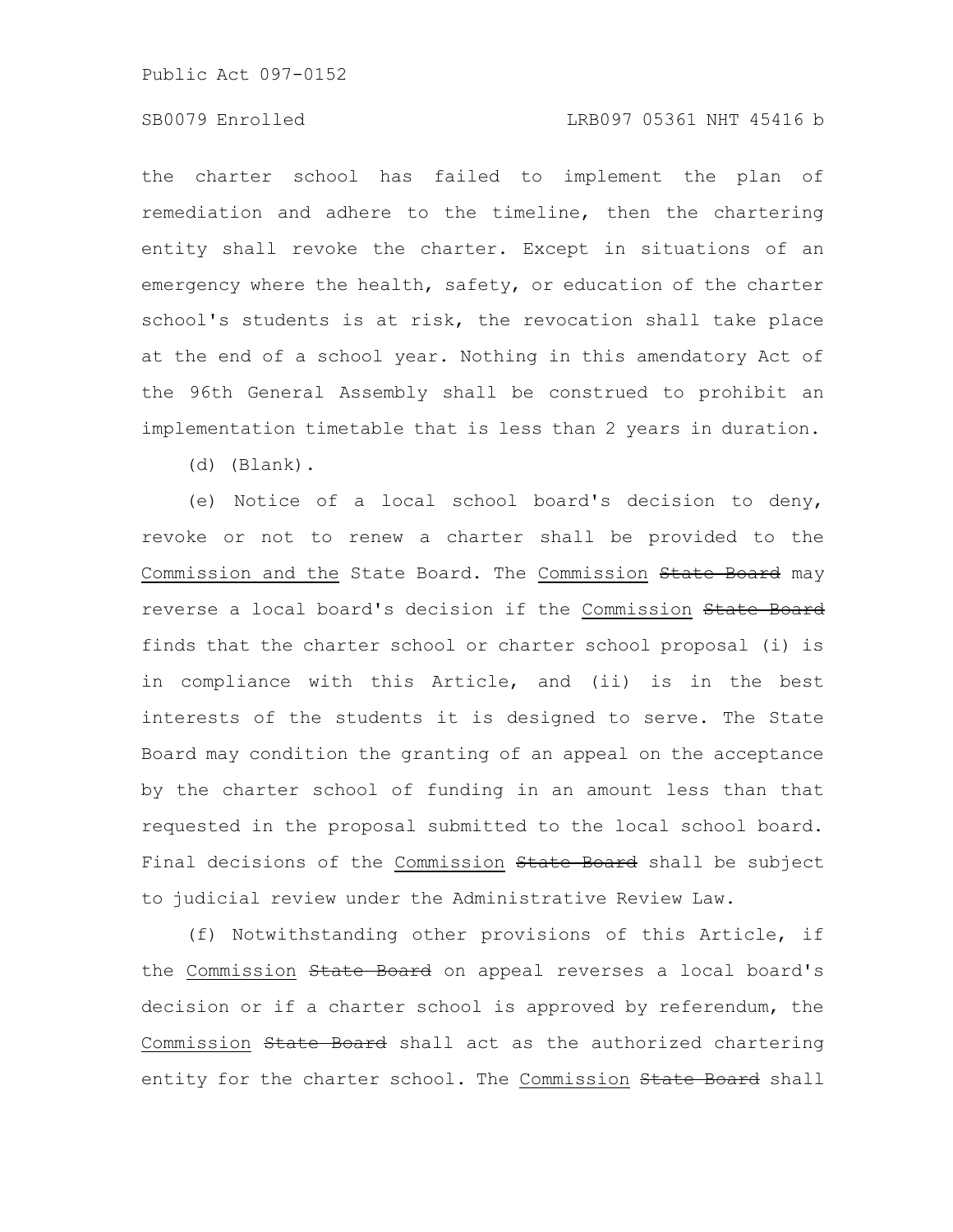approve and certify the charter and shall perform all functions under this Article otherwise performed by the local school board. The State Board shall determine whether the charter proposal approved by the Commission is consistent with the provisions of this Article and, if the approved proposal complies, certify the proposal pursuant to this Article. The State Board shall report the aggregate number of charter school pupils resident in a school district to that district and shall notify the district of the amount of funding to be paid by the Commission State Board to the charter school enrolling such students. The Commission State Board shall require the charter school to maintain accurate records of daily attendance that shall be deemed sufficient to file claims under Section 18-8.05 notwithstanding any other requirements of that Section regarding hours of instruction and teacher certification. The State Board shall withhold from funds otherwise due the district the funds authorized by this Article to be paid to the charter school and shall pay such amounts to the charter school.

(g) For charter schools authorized by the Commission, the Commission shall quarterly certify to the State Board the student enrollment for each of its charter schools.

(h) For charter schools authorized by the Commission, the State Board shall pay directly to a charter school any federal or State aid attributable to a student with a disability attending the school.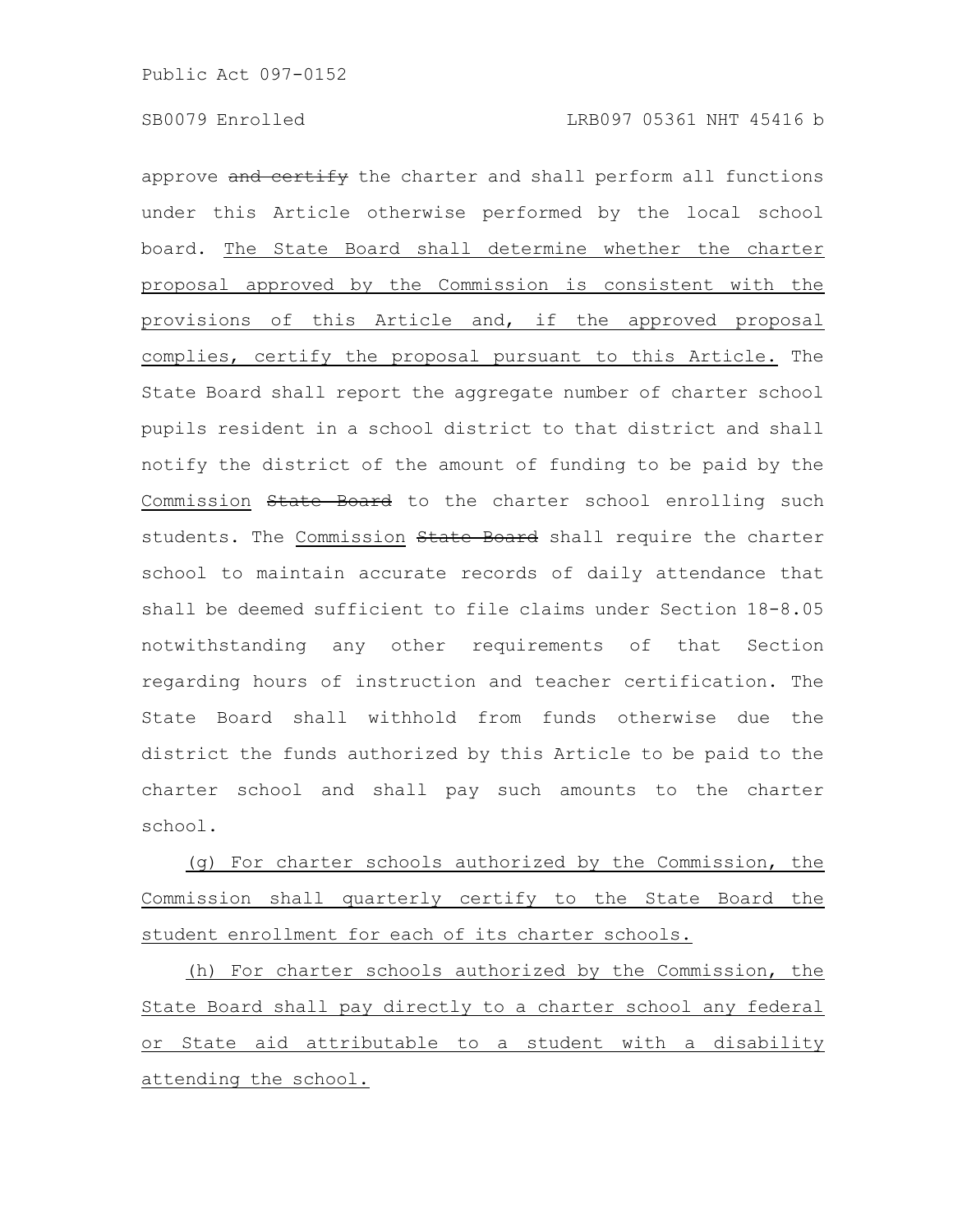(Source: P.A. 96-105, eff. 7-30-09.)

(105 ILCS 5/27A-12)

Sec. 27A-12. Evaluation; report. On or before September 30 of every odd-numbered year, all local school boards with at least one charter school, as well as the Commission, shall submit to the State Board any information required by the State Board pursuant to applicable rule. On or before the second Wednesday in January of every even-numbered year, the State Board shall issue a report to the General Assembly and the Governor on its findings for the previous 2 school years. The State Board's report shall summarize all of the following:

(1) The authorizer's strategic vision for chartering and progress toward achieving that vision.

(2) The academic and financial performance of all operating charter schools overseen by the authorizer, according to the performance expectations for charter schools set forth in this Article.

(3) The status of the authorizer's charter school portfolio, identifying all charter schools in each of the following categories: approved (but not yet open), operating, renewed, transferred, revoked, not renewed, voluntarily closed, or never opened.

(4) The authorizing functions provided by the authorizer to the charter schools under its purview, including the authorizer's operating costs and expenses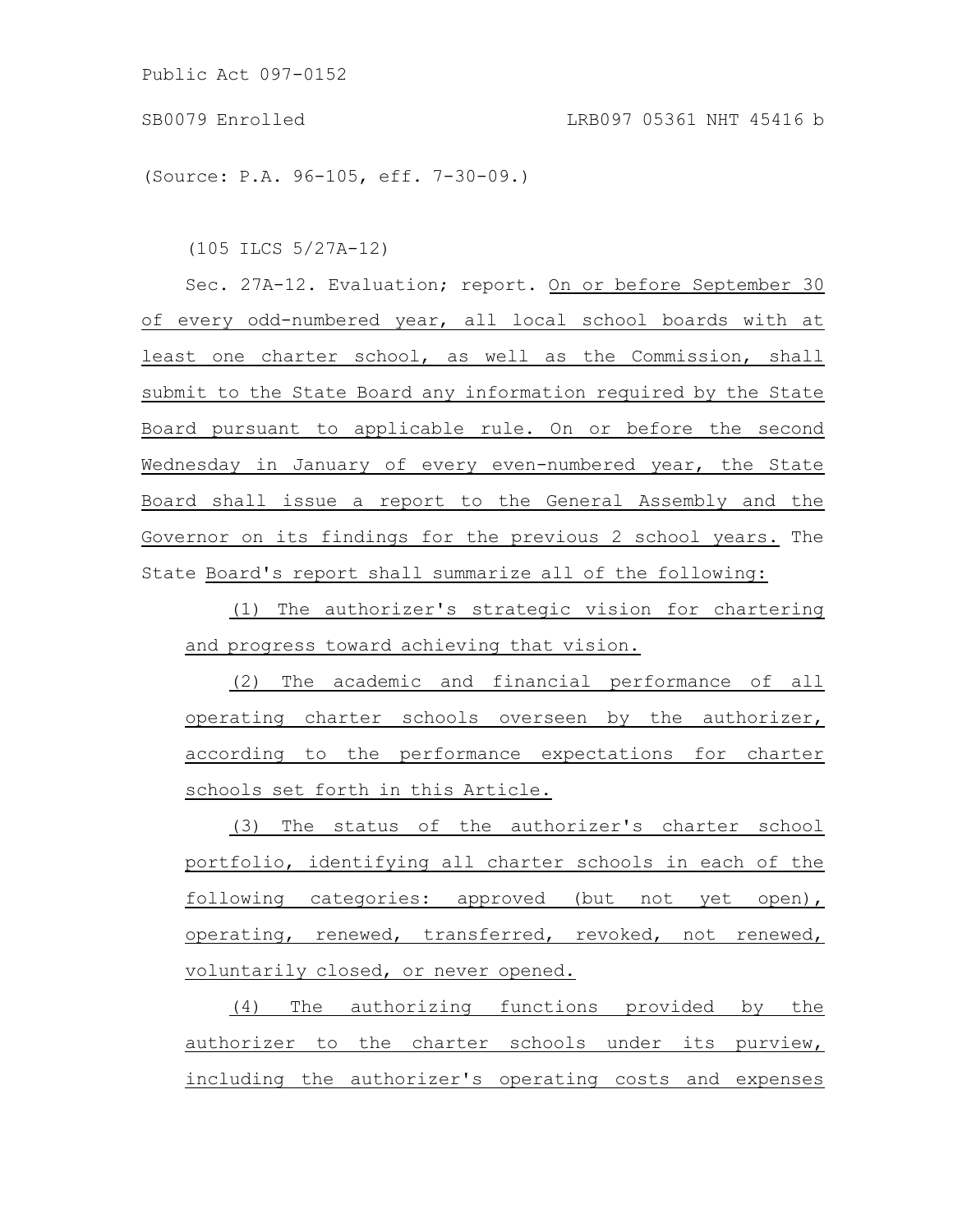detailed in annual audited financial statements, which must conform with generally accepted accounting principles. Board shall compile annual evaluat charter schools received from local school prepare an annual report on charter schools.

On or before the second Wednesday of every even numbered the State Board shall issue a report and the Governor on its findings for school years; provided that the report issued in 2010 report on the 2008 2009 school year.

Further, in  $H$  the report required by this Section, the State Board (i) shall compare the performance of charter school pupils with the performance of ethnically and economically comparable groups of pupils in other public schools who are enrolled in academically comparable courses, (ii) shall review information regarding the regulations and policies from which charter schools were released to determine if the exemptions assisted or impeded the charter schools in meeting their stated goals and objectives, and (iii) shall include suggested changes in State law necessary to strengthen charter schools.

In addition, the State Board shall undertake and report on periodic evaluations of charter schools that include evaluations of student academic achievement, the extent to which charter schools are accomplishing their missions and goals, the sufficiency of funding for charter schools, and the need for changes in the approval process for charter schools.